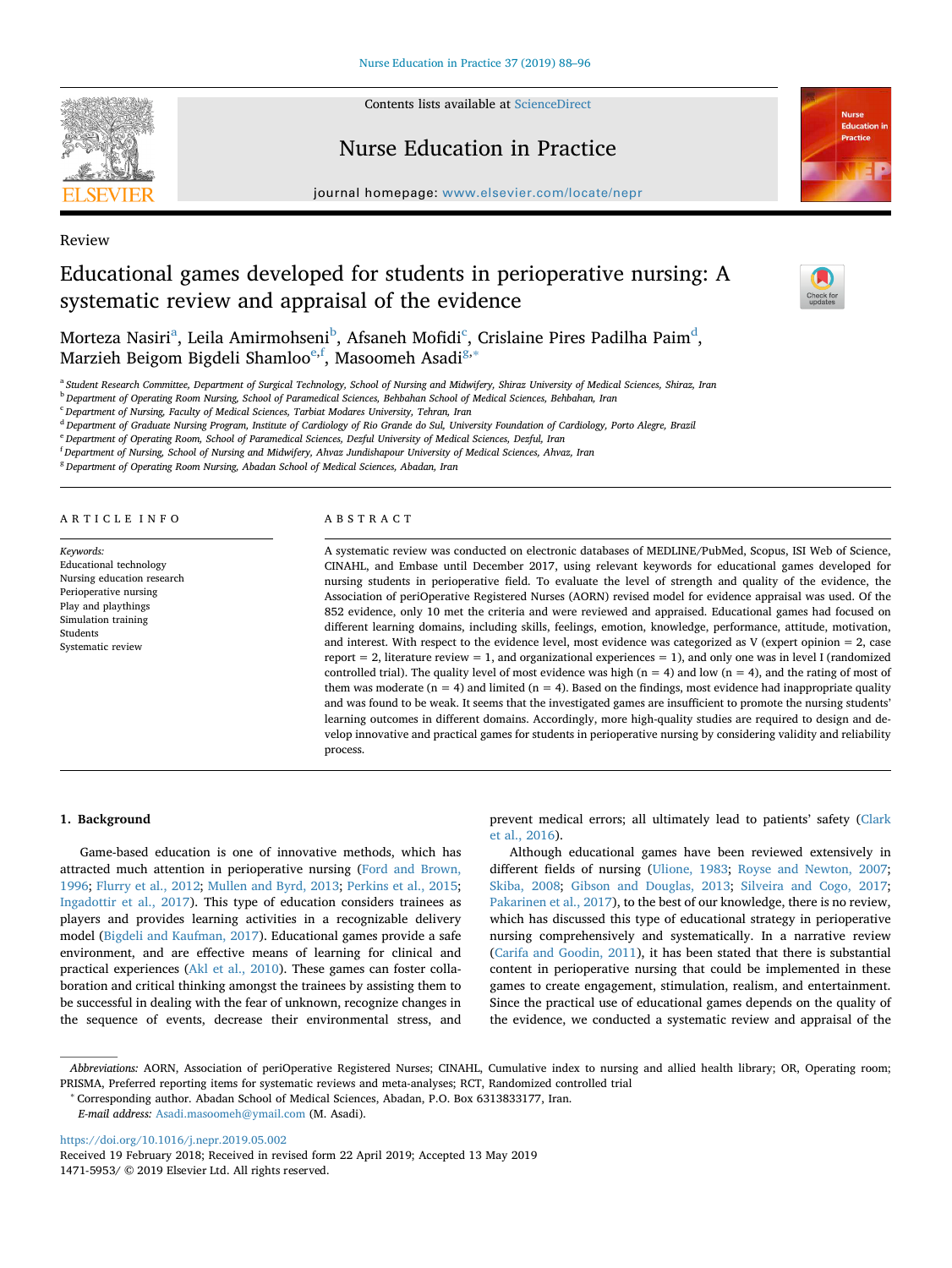evidence to firstly explore and describe the educational games developed for students in the area of perioperative nursing and secondly examine the quality of the evidence to determine whether the findings are valuable, relevant, and applicable.

#### **2. Methods**

#### *2.1. Design*

This review was performed in accordance with the Cochrane Collaboration guidelines ([Green and Higgins, 2008\)](#page-8-15), and reported using the Preferred Reporting Items for Systematic Reviews and Meta-Analyses (PRISMA) checklist [\(Moher et al., 2015\)](#page-8-16).

#### *2.2. Search strategy*

A systematic search was conducted on electronic databases of MEDLINE/PubMed, Scopus, ISI Web of Science, the Cumulative Index to Nursing and Allied Health Library (CINAHL), and Embase until 25 December 2017 for published full-text evidence. To find all qualified evidence addressing the issue, we used a combination of the following Mesh or terms based on the databases: 1) relevant to game: "game" OR "gaming" OR "gamification" OR "serious game" OR "computer game" OR "video game" OR "digital game" OR "electronic game" OR "simulation game"; 2) relevant to game-based educational intervention: "game-based learning" OR "virtual learning" OR "simulated learning" OR "education" OR "students"; and 3) relevant to perioperative nursing: "perioperative nursing" OR "perioperative skills" OR "surgical procedures" OR "operating room nursing" OR "nursing". To include all relevant evidence, no restriction on language and date range of publication was considered. However, the original language of all included evidence was English.

## *2.3. Eligibility criteria*

The evidence was included if it addressed any type of educational games (i.e., card games, board games, simulation, role-playing, frame games, puzzles, cross-words, TV show format, virtual learning 3D platform game show, slide presentation, multimedia, and strategy game) designed for nursing students in perioperative field with both clinical and theoretical issues. We included any type of evidence including research (systematic review, randomized controlled trials, quasi-experimental, non-experimental, and qualitative studies) and non-research (clinical practice guidelines, consensus or position statement, literature review, case reports, expert opinion, and organizational experience).

## *2.4. Exclusion criteria*

The evidence that: 1) was not specifically related to perioperative nursing, 2) had considered nursing students in non-surgical courses/ wards, 3) was conducted on only nursing staff, instructors, patients, residency or medical students, and medical professionals (i.e., surgeons and specialists), 4) used other types of educational technologies in addition to educational game, and 5) was conference paper, dissertation, book, and evidence appraisal was excluded.

## *2.5. Identification and selection of the evidence*

The evidence was identified and selected independently by two investigators (MN and MA), and any disagreement was resolved through discussion until a consensus was reached. To find further relevant evidence, we conducted manual checking of the reference list of the included evidence. During the initial search, a total of 852 items were identified. After removing the duplicates, a total of 729 search results were kept. On the basis of title and abstract screening, 663

<span id="page-1-0"></span>

**Fig. 1.** PRISMA 2009 flow diagram for identification of the evidence and selection process.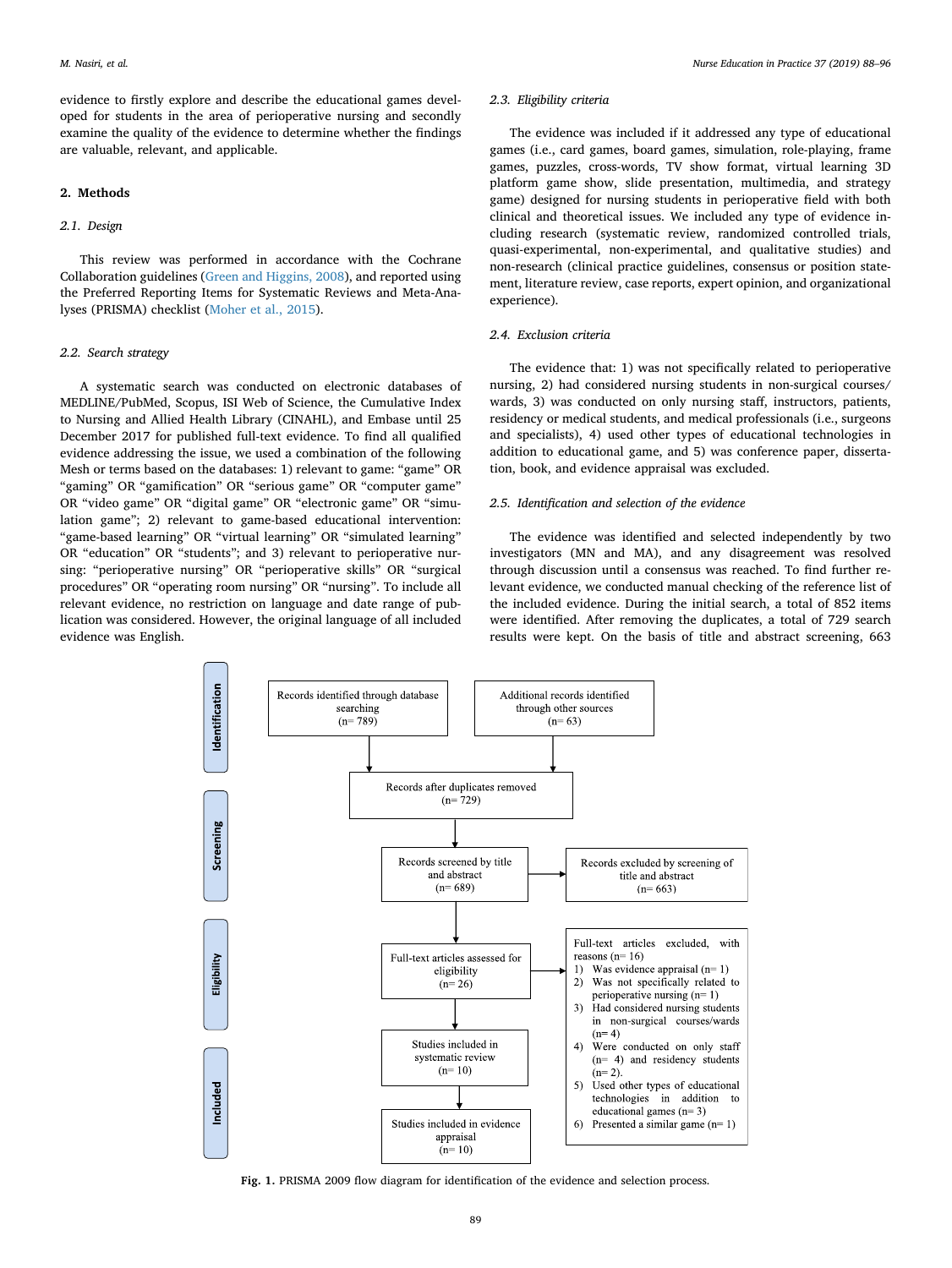irrelevant publications were excluded. After reviewing the full-text of the 26 remaining evidence, 15 were excluded. Finally, we identified 11 publications to be eligible for inclusion. Of these, two studies ([Del](#page-8-17) [Blanco et al., 2013](#page-8-17), [2017\)](#page-8-18) presented a similar game with different designs; hence, we included only one which introduced the game with more details [\(Del Blanco et al., 2017\)](#page-8-18). Consequently, we included 10 publications in the final review ([Fig. 1](#page-1-0)).

## *2.6. Data extraction*

A designed data extraction form was used to obtain the characteristics of the eligible evidence. First, author(s) name, year of publication, design and objective, target participant, study setting, measured outcomes, and the main findings of all eligible evidence were extracted. Then, the game characteristics including name, type, learning domain (s), and procedures were summarized. If it was necessary, contact was made with the author(s) of the selected evidence to elaborate on the required details.

## *2.7. Appraisal and rating of the evidence*

Two reviewers (MN and CP) independently appraised and rated each eligible publication. A consensus was reached by discussion in cases of disagreement. We used the Association of periOperative Registered Nurses (AORN) revised model for quality appraisal of the included evidence. This model includes the evidence rating model, hierarchy of evidence model, and expanded appraisal tools ([Spruce](#page-8-19) [et al., 2016](#page-8-19)) ([Table 1\)](#page-2-0). Of the expanded appraisal tools, we used the

research evidence appraisal tool-study for research evidence, and nonresearch evidence appraisal tool for non-research evidence.

#### *2.8. Data synthesis*

Together with the data extraction, the data synthesis was performed by two reviewers (MN and CP), and if it was necessary, a discussion was made with other experts (MA, LA, AM, and MBBS). Most evidence had non-experimental designs and was performed with instructional technique development or educational technology innovation methods. Accordingly, no statistical analysis was reported in most included evidence about the students' learning outcomes following the implementation of the designed games. Also, in the evidence that reported statistical analysis, different learning outcomes were presented. Hence, we could not perform a meta-analysis for data pooling, and the findings were reported only systematically.

## **3. Results**

## *3.1. Characteristics of the included evidence*

The included evidence was published from 1981 to 2017, and had different designs including interventional research ([Del Blanco et al.,](#page-8-18) [2017\)](#page-8-18), educational technology innovation ([Fawcett and Dodd, 2009](#page-8-20); [Koivisto et al., 2016;](#page-8-21) [Paim and Goldmeier, 2017\)](#page-8-22), instructional technique development ([Girard, 1981;](#page-8-23) [Rothrock, 1986](#page-8-24); [Fawcett, 1994;](#page-8-25) [Mole](#page-8-26) [and McLafferty, 2004](#page-8-26)), review ([Carifa and Goodin, 2011](#page-8-14)), and editorial ([Baker, 2009\)](#page-8-27). With respect to the type of the game, the evidence had

## <span id="page-2-0"></span>**Table 1**

The Association of periOperative Registered Nurses (AORN) revised model for evidence appraisal and rating ([Spruce et al., 2016](#page-8-19)).

| Models                   | Explanations                                                                                                                                                                                                                                                                                                                                                    | Categorization       |                                                          |                                                     |                                                                                                                                                                                                                                                          |
|--------------------------|-----------------------------------------------------------------------------------------------------------------------------------------------------------------------------------------------------------------------------------------------------------------------------------------------------------------------------------------------------------------|----------------------|----------------------------------------------------------|-----------------------------------------------------|----------------------------------------------------------------------------------------------------------------------------------------------------------------------------------------------------------------------------------------------------------|
| Evidence rating<br>model | This model rated evidence from the strongest to the<br>weakest based on the type of evidence (using the<br>hierarchy of evidence model) and quality level (using<br>expanded appraisal tools). In this model, quality for<br>each evidence is collectively evaluated, and it indicates<br>how the unique AORN appraisal score showing the<br>level of strength. | Evidence<br>rating   | 1 (Strongest)<br>$\overline{2}$<br>3<br>4<br>5 (Weakest) |                                                     | Regulatory requirement<br>Strong<br>High<br>Moderate<br>Limited<br>Benefits balanced with harms                                                                                                                                                          |
| Hierarchy of             | This model demonstrates the type of evidence from the                                                                                                                                                                                                                                                                                                           | Types of             |                                                          |                                                     | 1) Federal, state, or local regulatory requirement (designed only for regulatory                                                                                                                                                                         |
| evidence model           | strongest evidence to the weakest evidence.                                                                                                                                                                                                                                                                                                                     | evidence             | 2) Research                                              | requirement of evidence rating)<br>Evidence level I | a) Systematic review of all randomized<br>controlled trials (RCTs)<br>b) RCT                                                                                                                                                                             |
|                          |                                                                                                                                                                                                                                                                                                                                                                 |                      |                                                          | Evidence level II                                   | a) Systematic review of all quasi-<br>experimental studies or a combination of<br>RCTs and quasi-experimental studies<br>b) Quasi-experimental studies                                                                                                   |
|                          |                                                                                                                                                                                                                                                                                                                                                                 |                      |                                                          | Evidence level III                                  | a) Systematic review of all non-<br>experimental studies or a combination of<br>RCTs, quasi-experimental, and non-<br>experimental<br>b) Systematic review of any or all<br>qualitative studies<br>c) Non-experimental studies<br>d) Qualitative studies |
|                          |                                                                                                                                                                                                                                                                                                                                                                 |                      | 3) Non-<br>research                                      | Evidence level IV                                   | a) Clinical practice guidelines<br>b) Consensus or position statement                                                                                                                                                                                    |
|                          |                                                                                                                                                                                                                                                                                                                                                                 |                      |                                                          | Evidence level V                                    | a) Literature review<br>b) Case reports<br>c) Expert opinion<br>d) Organizational experience                                                                                                                                                             |
|                          |                                                                                                                                                                                                                                                                                                                                                                 |                      |                                                          |                                                     | 4) No requirement-benefits outweigh potential harms (designed only for benefits                                                                                                                                                                          |
|                          |                                                                                                                                                                                                                                                                                                                                                                 |                      |                                                          | balanced with harms of evidence rating)             |                                                                                                                                                                                                                                                          |
| Expanded appraisal       | These tools determine the quality of evidence based on Tools                                                                                                                                                                                                                                                                                                    |                      |                                                          |                                                     | 1) The AORN research evidence appraisal tool-summery                                                                                                                                                                                                     |
| tools                    | the type of evidence and level of evidence.                                                                                                                                                                                                                                                                                                                     |                      |                                                          |                                                     | 2) The AORN research evidence appraisal tool-study                                                                                                                                                                                                       |
|                          |                                                                                                                                                                                                                                                                                                                                                                 | <b>Quality</b> level |                                                          |                                                     | 3) The AORN non-research evidence appraisal tool                                                                                                                                                                                                         |
|                          |                                                                                                                                                                                                                                                                                                                                                                 |                      | A<br>B                                                   | High<br>Good                                        |                                                                                                                                                                                                                                                          |
|                          |                                                                                                                                                                                                                                                                                                                                                                 |                      | C                                                        | Low                                                 |                                                                                                                                                                                                                                                          |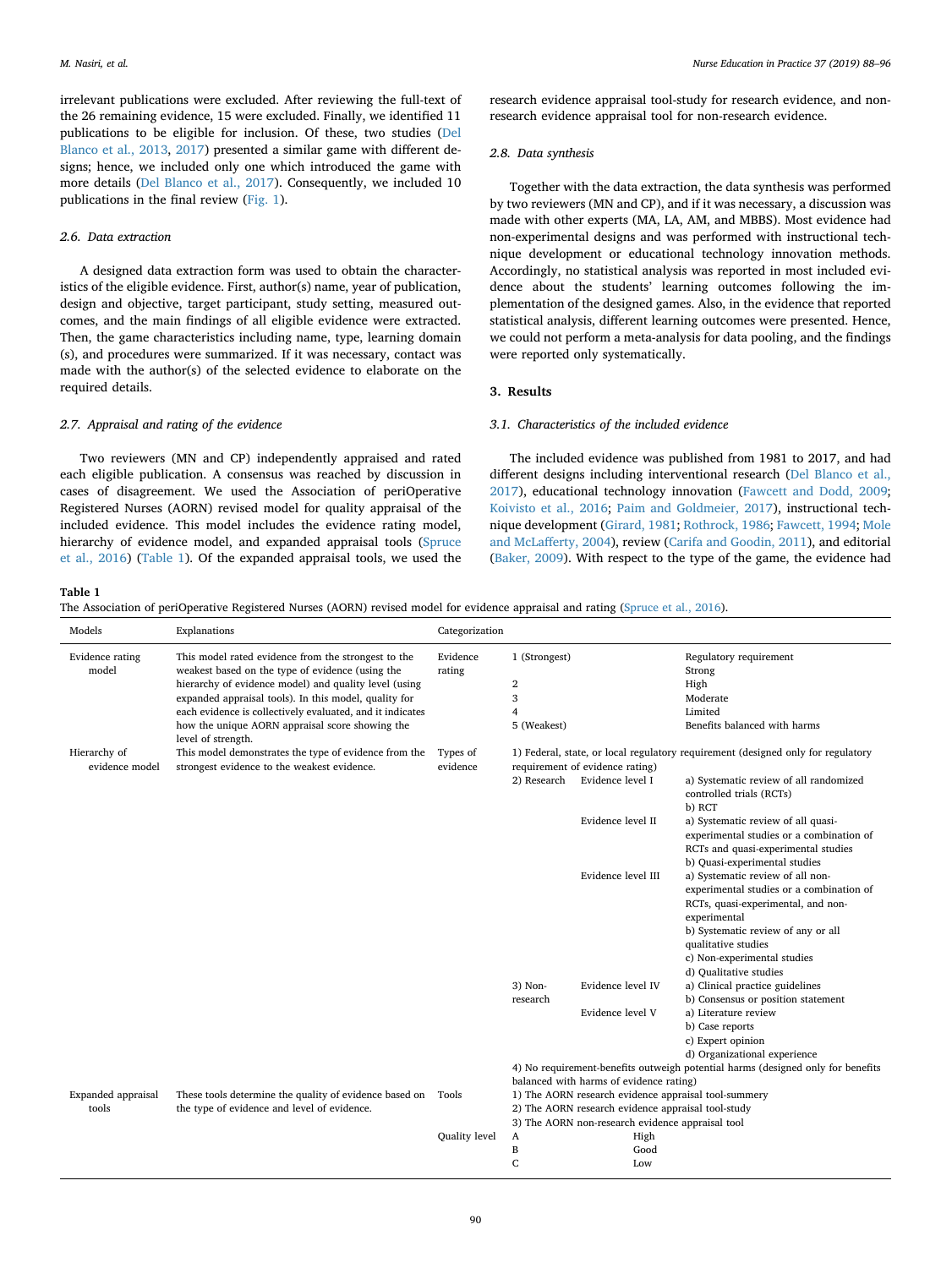<span id="page-3-0"></span>

| Publication year<br>Author(s),  | Study method                                                       | Study objective(s)                                                                                                                                                                                            | Game details             |                       |                                                                                                  |                                                   |                                                                                                                                                                                                                                                                                                                                                                                                                                                                                                                                                                                                                                                                                                                                                                                                                                                                                                                                                                                                       | Main findings or conclusion                                                                                                                                                                                                                                                                                                                                                                                                                          |
|---------------------------------|--------------------------------------------------------------------|---------------------------------------------------------------------------------------------------------------------------------------------------------------------------------------------------------------|--------------------------|-----------------------|--------------------------------------------------------------------------------------------------|---------------------------------------------------|-------------------------------------------------------------------------------------------------------------------------------------------------------------------------------------------------------------------------------------------------------------------------------------------------------------------------------------------------------------------------------------------------------------------------------------------------------------------------------------------------------------------------------------------------------------------------------------------------------------------------------------------------------------------------------------------------------------------------------------------------------------------------------------------------------------------------------------------------------------------------------------------------------------------------------------------------------------------------------------------------------|------------------------------------------------------------------------------------------------------------------------------------------------------------------------------------------------------------------------------------------------------------------------------------------------------------------------------------------------------------------------------------------------------------------------------------------------------|
|                                 |                                                                    |                                                                                                                                                                                                               | Name                     | ٦ <sub>e</sub><br>Fур | Target population and<br>setting                                                                 | Learning domain(s) Procedure                      |                                                                                                                                                                                                                                                                                                                                                                                                                                                                                                                                                                                                                                                                                                                                                                                                                                                                                                                                                                                                       |                                                                                                                                                                                                                                                                                                                                                                                                                                                      |
| Del Blanco et al.<br>(2017)     | research (RCT)<br>Interventional                                   | To improve novices'<br>performance in OR<br>perception and                                                                                                                                                    | Not provided             | Simulation            | previous experience in<br>Nursing and medical<br>students with no<br>surgery                     | feelings, emotions,<br>and attitudes<br>Knowledge | users played the role of a student who visits OR for<br>feelings, emotions, attitudes, and experiences were<br>the first time. The game shows how to act in the<br>the day prior to their first experience in OR. The<br>next day after their first visit to OR, all students'<br>combining pictures and videos. In the game, the<br>OR and includes detailed information about the<br>scrubbed and non-scrubbed surgical staff. Sixty-<br>experimental group, played the game online on<br>two students were allocated to a control group<br>assessed with online questionnaire and scales.<br>structure and common elements of OR and<br>A computer-based game was developed by<br>with no access to the game and 70 to an                                                                                                                                                                                                                                                                          | Students in the experimental group showed to<br>collaborative attitude, less fear, and also it<br>appeared that they had committed fewer<br>have higher perceived knowledge, more<br>errors.                                                                                                                                                                                                                                                         |
| Goldmeier<br>(2017)<br>Paim and | Design research<br><b>Educational</b><br>innovation)<br>technology | skills, when they set up<br>perioperative nursing<br>Mayo stand or back<br>instruments on the<br>understanding and<br>game in order to<br>table in the OR<br>evaluate users<br>basic surgical<br>To develop a | Playing with<br>tweezers | Simulation            | instrumentation course<br>Students in a surgical<br>continuing education<br>and nursing staff in | Knowledge and<br>skills                           | and experts in various areas of knowledge such as<br>assessment. In the game, the user plays the role of<br>game was evaluated for its usefulness and learning<br>the final version was created with an initial screen,<br>A computer-based game was developed based on<br>nursing, information technology, and education.<br>After modifying the game based on pilot results,<br>menu buttons containing the rules of the game,<br>methodology including three phases of analysis<br>potential by 15 participants including students<br>and design, development, and evaluation. The<br>and virtual tour modes for learning and<br>Bloom's taxonomy and Galvis Panqueva<br>a perioperative nurse in the OR.                                                                                                                                                                                                                                                                                          | navigability and accessibility, and it could be<br>assess the effect of designed game on learning<br>suggested further experimental studies to<br>environment for perioperative nursing<br>instructors and students. The authors<br>used as a visual and intuitive virtual<br>The developed game showed good<br>outcomes.                                                                                                                            |
| Koivisto et al.<br>(2016)       | Design research<br><b>Educational</b><br>innovation)<br>technology | To investigate nursing<br>students' experiences<br>reasoning process by<br>playing a simulation<br>in learning clinical<br>game                                                                               | Not provided             | Simulation            | surgical nursing course<br>Nursing students in a                                                 | Knowledge                                         | A Finnish computer-based game with single-player<br>were designed around a specific clinical situation,<br>requiring clinical reasoning. The game includes a<br>establishing goals, taking action, and evaluating<br>outcomes. Interactive elements include students'<br>showing hospital ward, with real-time reactions<br>3D character (the patient) in a 3D environment<br>researcher-made questionnaire was filled out to<br>and equipment. In the game, the user takes the<br>reactions to the patients' clinical condition and<br>role of a perioperative nurse. The game guides<br>measure the learning of the clinical reasoning<br>postoperative patient scenarios, which events<br>patients' reactions to the received care. Users<br>sessions with 30-40 min duration. An online<br>played the game at least once in 13 gaming<br>format was designed involving two to five<br>information, identifying problems/issues,<br>users through collecting and processing<br>process by playing. | majority of students felt that they learned the<br>moderately well. The students reported that<br>they learned best to take action and collect<br>In respect to the clinical reasoning process,<br>outcomes. The students reported that they<br>learning to establish goals or to evaluate<br>information, but were less successful in<br>phases of clinical reasoning quite or<br>learned mainly to apply theoretical<br>knowledge during the game. |

Table 2<br>Characteristics of the evidence on educational games developed for perioperative nursing students. Characteristics of the evidence on educational games developed for perioperative nursing students.

(*continued on next page*)

(continued on next page)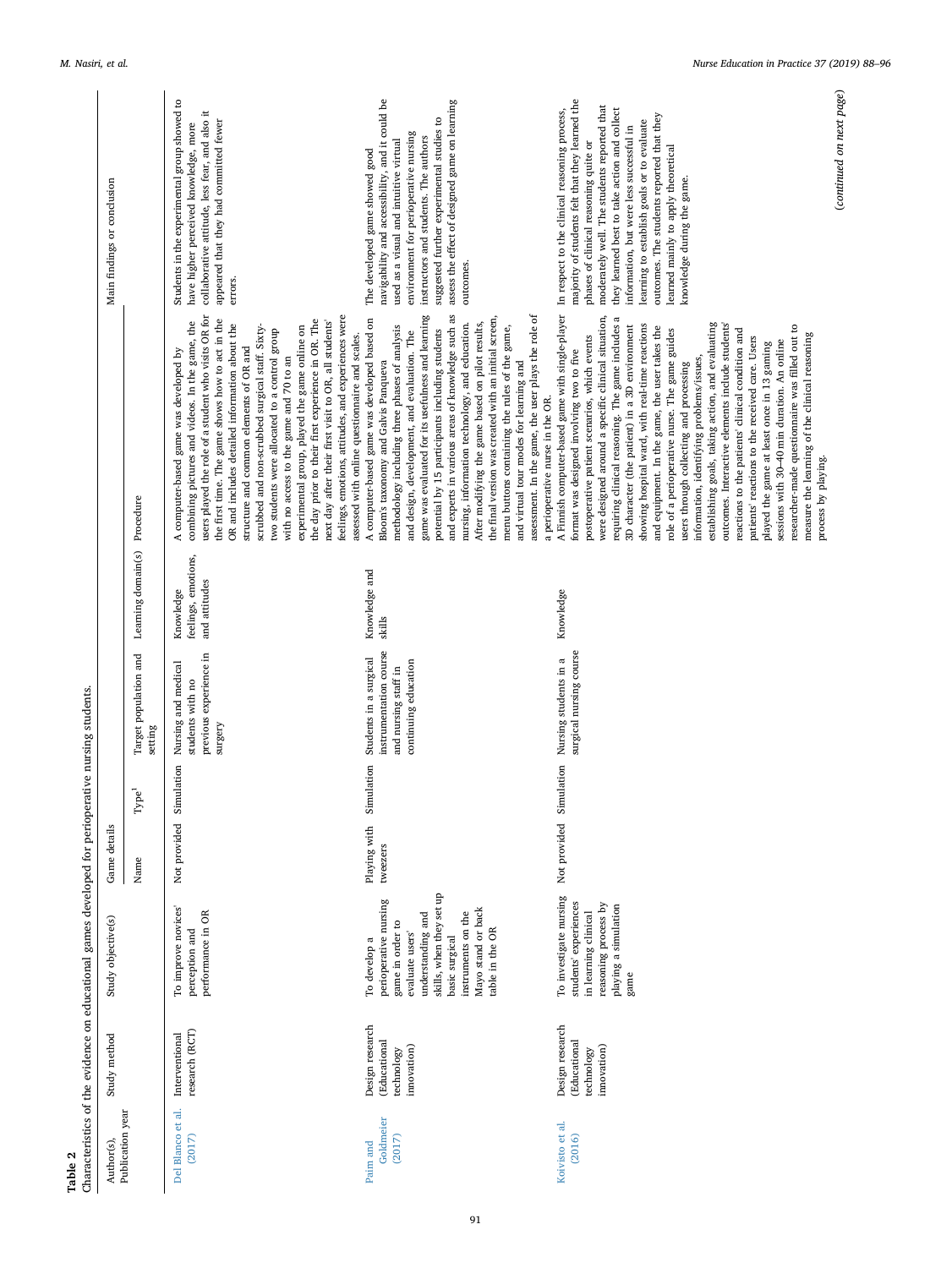| Publication year<br>Author(s), | Study method                                                       | Study objective(s)                                                                                                                                                                                            | Game details            |                            |                                                                                                   |                                                   |                                                                                                                                                                                                                                                                                                                                                                                                                                                                                                                                                                                                                                                                                                                                                                                                                                                                                                                                                                                                                                                                                                                                                                                                                                                                                                                                                                                                                                                                                                                                                                                                                                                                                                                                                                                                                                                                                                             | Main findings or conclusion                                                                                                                                                                                                                                                                                                                                                                                                                                                      |
|--------------------------------|--------------------------------------------------------------------|---------------------------------------------------------------------------------------------------------------------------------------------------------------------------------------------------------------|-------------------------|----------------------------|---------------------------------------------------------------------------------------------------|---------------------------------------------------|-------------------------------------------------------------------------------------------------------------------------------------------------------------------------------------------------------------------------------------------------------------------------------------------------------------------------------------------------------------------------------------------------------------------------------------------------------------------------------------------------------------------------------------------------------------------------------------------------------------------------------------------------------------------------------------------------------------------------------------------------------------------------------------------------------------------------------------------------------------------------------------------------------------------------------------------------------------------------------------------------------------------------------------------------------------------------------------------------------------------------------------------------------------------------------------------------------------------------------------------------------------------------------------------------------------------------------------------------------------------------------------------------------------------------------------------------------------------------------------------------------------------------------------------------------------------------------------------------------------------------------------------------------------------------------------------------------------------------------------------------------------------------------------------------------------------------------------------------------------------------------------------------------------|----------------------------------------------------------------------------------------------------------------------------------------------------------------------------------------------------------------------------------------------------------------------------------------------------------------------------------------------------------------------------------------------------------------------------------------------------------------------------------|
|                                |                                                                    |                                                                                                                                                                                                               | Name                    | ്ള<br>P                    | Target population and<br>setting                                                                  | Learning domain(s) Procedure                      |                                                                                                                                                                                                                                                                                                                                                                                                                                                                                                                                                                                                                                                                                                                                                                                                                                                                                                                                                                                                                                                                                                                                                                                                                                                                                                                                                                                                                                                                                                                                                                                                                                                                                                                                                                                                                                                                                                             |                                                                                                                                                                                                                                                                                                                                                                                                                                                                                  |
| Goodin<br>(2011)<br>Carifa and | Review                                                             | To narratively review<br>educational games for<br>perioperative<br>interactive<br>education                                                                                                                   | $\mathbf{N}/\mathbf{A}$ | Serious<br>games           | Nursing students, staff,<br>perioperative practices<br>and educators in                           | N/A                                               | N/A                                                                                                                                                                                                                                                                                                                                                                                                                                                                                                                                                                                                                                                                                                                                                                                                                                                                                                                                                                                                                                                                                                                                                                                                                                                                                                                                                                                                                                                                                                                                                                                                                                                                                                                                                                                                                                                                                                         | Quizbowl game, implications for the effective<br>solution, effectiveness evaluation, and finally<br>collaboration, and support critical thinking in<br>perioperative nurse educators can use games<br>reaching a conclusion. They concluded that<br>use of educational games, limiting factor,<br>educational settings, the perioperative<br>The authors discussed games used in<br>to supplement curriculum and staff<br>development programs, foster team<br>nursing practice. |
| <b>Baker</b> (2009)            | Editorial                                                          | To provide an opinion<br>perioperative nursing<br>on serious games in                                                                                                                                         | $\mathbf{N}/\mathbf{A}$ | Serious<br>games           | Nursing students and<br>staff in perioperative<br>practices                                       | N/A                                               | N/A                                                                                                                                                                                                                                                                                                                                                                                                                                                                                                                                                                                                                                                                                                                                                                                                                                                                                                                                                                                                                                                                                                                                                                                                                                                                                                                                                                                                                                                                                                                                                                                                                                                                                                                                                                                                                                                                                                         | without real risk to patients, and engage in a<br>provide opportunities for students to achieve<br>some challenges and barriers such as cost of<br>The author believed that serious games can<br>technology and informatics competencies,<br>geographic members. However, there are<br>experience an environment for practice<br>synchronous classroom with disparate<br>producing the game.                                                                                     |
| Dodd (2009)<br>Fawcett and     | Design research<br><b>(Educational</b><br>technology<br>innovation | applicable for a larger<br>groups and maximize<br>version of Periopardy<br>available technology)<br>participants' learning<br>To redesign original<br>game (using readily<br>and engagement<br>in order to be | Periopardy<br>game      | presenta-<br>Slide<br>tion | course or perioperative<br>Nursing students in a<br>perioperative nursing<br>nurses in a facility | Skills, knowledge,<br>motivation, and<br>interest | corresponding clue screen, b) five clue screens for each<br>answer a clue. If a participant does not answer a clue<br>category hyperlinking to corresponding point (did not<br>members or nurses, or other students) to determine the<br>nurse) to provide resources for participants before the<br>reading assignment. For each participant, an electronic<br>$\approx$<br>nurses or faculty members), 4) a manger (instructor or<br>correctly in a specific time, he/she will lose the point<br>assigned for any clue. The game should continue until<br>all clues are selected. The participant with the highest<br>participants arrive, and return the game to the home<br>include the correct responses), and c) a home button<br>players were considered as: 1) three participants at a<br>participants) to monitor time, 6) a scorekeeper (from<br>and the other two participants will have a chance to<br>which will return the game to the home screen. Key<br>correct answers based on supplied resources used to<br>screen, 5) a timekeeper (instructor or nurse or other<br>Periopardy screen displaying: a) five categories and<br>designed game includes the first or home screen or<br>games, all rules should be presented to players and<br>A Microsoft Office Power-Point® 2007 was used to<br>develop an electronic Periopardy game board. The<br>set up the clues, 3) audiences (the rest of students,<br>judges or audiences), and 7) an emcee. Before the<br>ring is provided to show when he/she is ready to<br>answered the clue correctly, an additional time is<br>time (students or nurses), 2) three judges (faculty<br>point values from 100 to 500 hyperlinking to a<br>each participant should complete a background<br>response by ringing. If none of the participants<br>game begins, open the Power-Point file before<br>score is considered a winner in the final step. | updating participants' skills and knowledge in<br>perioperative practices. Also, they described<br>how to develop categories, rules for playing,<br>effective learning method for acquiring or<br>template of the game board for personal<br>The authors introduced the game as an<br>and web site addresses to download a<br>usage.                                                                                                                                             |

(*continued on next page*)

(continued on next page)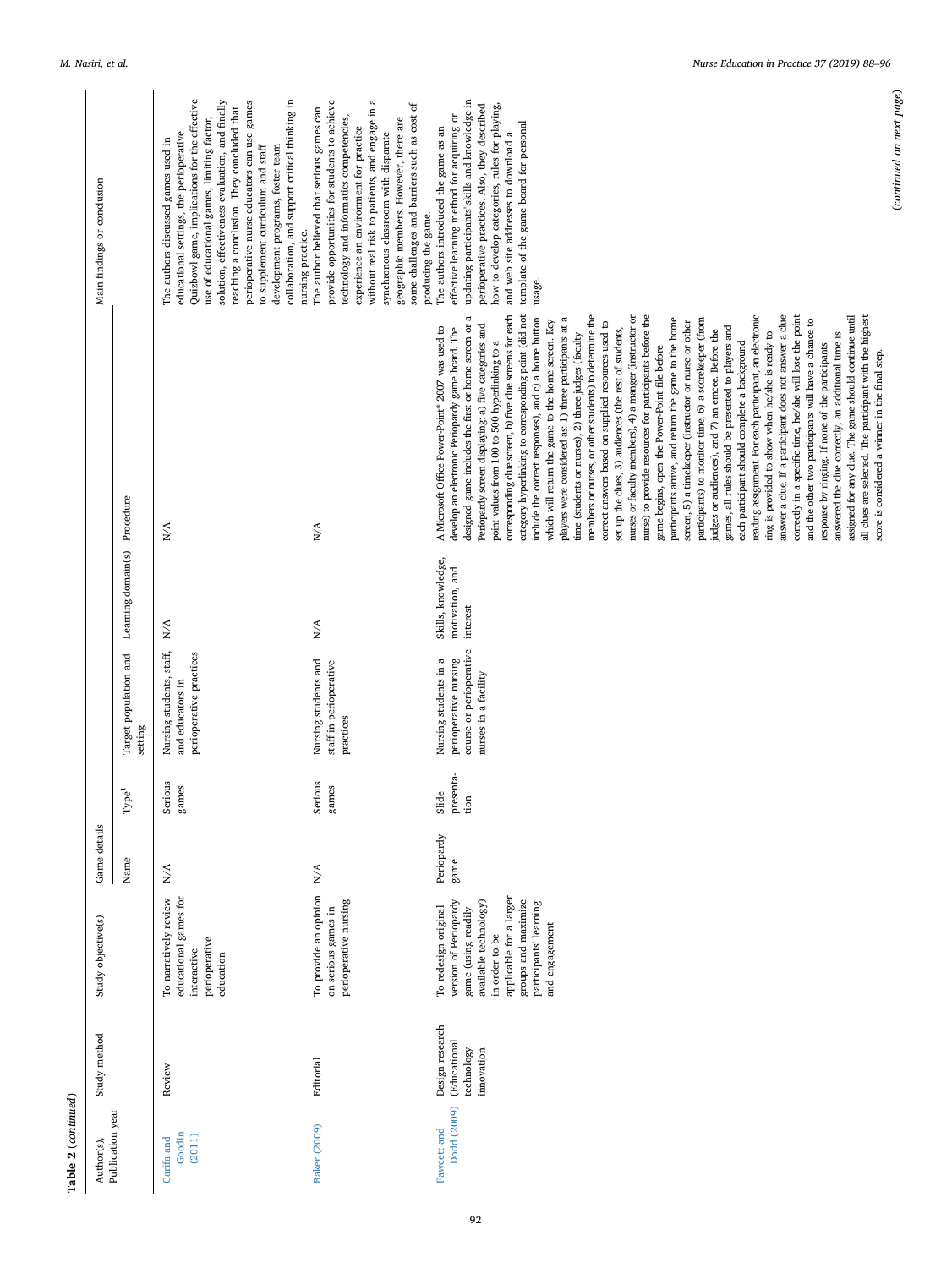| Author(s),                       | Study method                                                   | Study objective(s)                                                                                                                                                                                                                                                                                                                          | Game details              |                               |                                                                                             |                                                   |                                                                                                                                                                                                                                                                                                                                                                                                                                                                                                                                                                                                                                                                                                                                                                                                                                                                                                                                                                                                                                                                                                                                                                                                                       | Main findings or conclusion                                                                                                                                                                                                                                                                                                                                                                                                                                                                                                                                                                                                                                                      |
|----------------------------------|----------------------------------------------------------------|---------------------------------------------------------------------------------------------------------------------------------------------------------------------------------------------------------------------------------------------------------------------------------------------------------------------------------------------|---------------------------|-------------------------------|---------------------------------------------------------------------------------------------|---------------------------------------------------|-----------------------------------------------------------------------------------------------------------------------------------------------------------------------------------------------------------------------------------------------------------------------------------------------------------------------------------------------------------------------------------------------------------------------------------------------------------------------------------------------------------------------------------------------------------------------------------------------------------------------------------------------------------------------------------------------------------------------------------------------------------------------------------------------------------------------------------------------------------------------------------------------------------------------------------------------------------------------------------------------------------------------------------------------------------------------------------------------------------------------------------------------------------------------------------------------------------------------|----------------------------------------------------------------------------------------------------------------------------------------------------------------------------------------------------------------------------------------------------------------------------------------------------------------------------------------------------------------------------------------------------------------------------------------------------------------------------------------------------------------------------------------------------------------------------------------------------------------------------------------------------------------------------------|
| Publication year                 |                                                                |                                                                                                                                                                                                                                                                                                                                             | Name                      | $\mathbf{R}^1$<br>À           | Target population and<br>setting                                                            | Learning domain(s)                                | Procedure                                                                                                                                                                                                                                                                                                                                                                                                                                                                                                                                                                                                                                                                                                                                                                                                                                                                                                                                                                                                                                                                                                                                                                                                             |                                                                                                                                                                                                                                                                                                                                                                                                                                                                                                                                                                                                                                                                                  |
| McLafferty<br>(2004)<br>Mole and | Design research<br>(Instructional<br>development)<br>technique | implement a simulated<br>team when delivering<br>students to work as a<br>examine their clinical<br>patient care, provide<br>skills, and encourage<br>consolidate students'<br>clinical, managerial,<br>and organizational<br>surgical in-patient<br>an opportunity to<br>them to critically<br>ward to enable<br>To design and<br>practice | Not provided              | $\bold{p}$ laying<br>ہے<br>Ro | educational diploma in<br>students on the higher<br>Third year nursing<br>a nursing program | performance, and<br>attitudes<br>Skills,          | the ward and its resources, manage the delivery of<br>telephone calls, coordinating events for maximum<br>impact and finally identifying critical incidents for<br>approximately in 90 min to manage and organize<br>expected to run the ward independently until the<br>practice including setting the scene for students,<br>report. Even though required instructors offered<br>played the roles of post-operative patients, new<br>issues. Students were asked to assign their own<br>models of body parts (for invasive procedures),<br>care, and deal with outstanding problems and<br>students to work in their designated problem-<br>preparing simulated patients or manikins and<br>receiving ward reports, making and receiving<br>next shift comes on duty. Simulated patients<br>minimal guidance to students, the teams are<br>discussion during the formal ward handover<br>roles within the nursing team to indicate an<br>performed various functions throughout the<br>A simulated busy ward was created for 123<br>coordinating clinical activities, giving and<br>appropriate skill in the ward. Instructors<br>admission patients, and their relatives.<br>based learning teams (10-12 students) | Most of the students strongly agreed that the<br>majority of students agreed that the simulated<br>simulated ward for the practice. The authors<br>simulated ward enabled them to work as a<br>examining their clinical practice. However,<br>managerial, and organizational skills. Both<br>recommended that the designed simulated<br>ward should be evaluated in a cohort and<br>most students believed that the simulated<br>ward encouraged them towards critically<br>ward was not so positive in providing an<br>team when delivering patient care. Also,<br>opportunity to consolidate their clinical,<br>students and instructors positively rated<br>comparison study. |
| Fawcett (1994)                   | Design research<br>(Instructional<br>development)<br>technique | perioperative concepts<br>To stimulate students'<br>thinking skills and<br>teamwork in basic<br>encourage their<br>learning and                                                                                                                                                                                                             | Periopardy<br>game        | games<br>Card                 | Nursing students in an<br>perioperative nursing<br>introductory<br>course                   | Skills, knowledge,<br>motivation, and<br>interest | and any member of the team was asked to provide<br>the form of a question. On one side of each index<br>card, the correct response and on the opposite side<br>correct response with no collaboration among the<br>team members, and the entire team was given the<br>clues in total) were written in each square on the<br>students were asked to provide correct answers in<br>the related points (from 100 to 500) were written.<br>board. The students were divided into three teams,<br>game board. Clues were phrased as answers, and<br>Then the index cards were attached to the game<br>designed Periopardy game. Two physical poster<br>boards, including 25 squares and a set of index<br>categories and five clues for each category (25<br>Based on the Jeopardy game show, the author<br>cards, were provided. For the first board, five<br>identical to the first (except the points on this<br>points. The second poster board was made<br>board ranged higher from 200 to 1000).                                                                                                                                                                                                                     | playing the game to earn a better grade. The<br>author recommended the game for any class<br>Students were extremely enthusiastic about<br>regardless of size to promote students'<br>motivation and interest.                                                                                                                                                                                                                                                                                                                                                                                                                                                                   |
| Rothrock (1986)                  | Design research<br>development)<br>(Instructional<br>technique | perioperative nursing<br>students in their role<br>adjustment in an<br>To assist new<br>environment<br>strange OR                                                                                                                                                                                                                           | Ba Fa Ba Fa <sup>ns</sup> | playing<br>Role-              | perioperative nursing<br>Students in a<br>course                                            | Attitude                                          | personal mobility, and profit-making qualities, but<br>divided into two groups of Betan (as experienced<br>players' attitudes toward assimilating themselves<br>$\approx$<br>A cross-cultural game was developed to obtain<br>into a strange environment. The students were<br>competitive trading society with self-assertion,<br>societies. The Betan society was considered as<br>considered as friendly and warm, and interact<br>OR nurses) and Alphan (as new OR nurses)<br>those assigned to the Alphan society were                                                                                                                                                                                                                                                                                                                                                                                                                                                                                                                                                                                                                                                                                           | (continued on next page)<br>experience the roles of insider versus outsider<br>The students learned that what seems to be in<br>author identified that game can contribute to<br>they believed that feelings are not necessarily<br>facts and more time is needed to know the OR<br>environment before making a judgment. The<br>OR is often far from what is in reality. Also,<br>and the new person versus experienced<br>socialization by allowing students to<br>person.                                                                                                                                                                                                     |

**Table 2** (*continued*)

Table 2 (continued)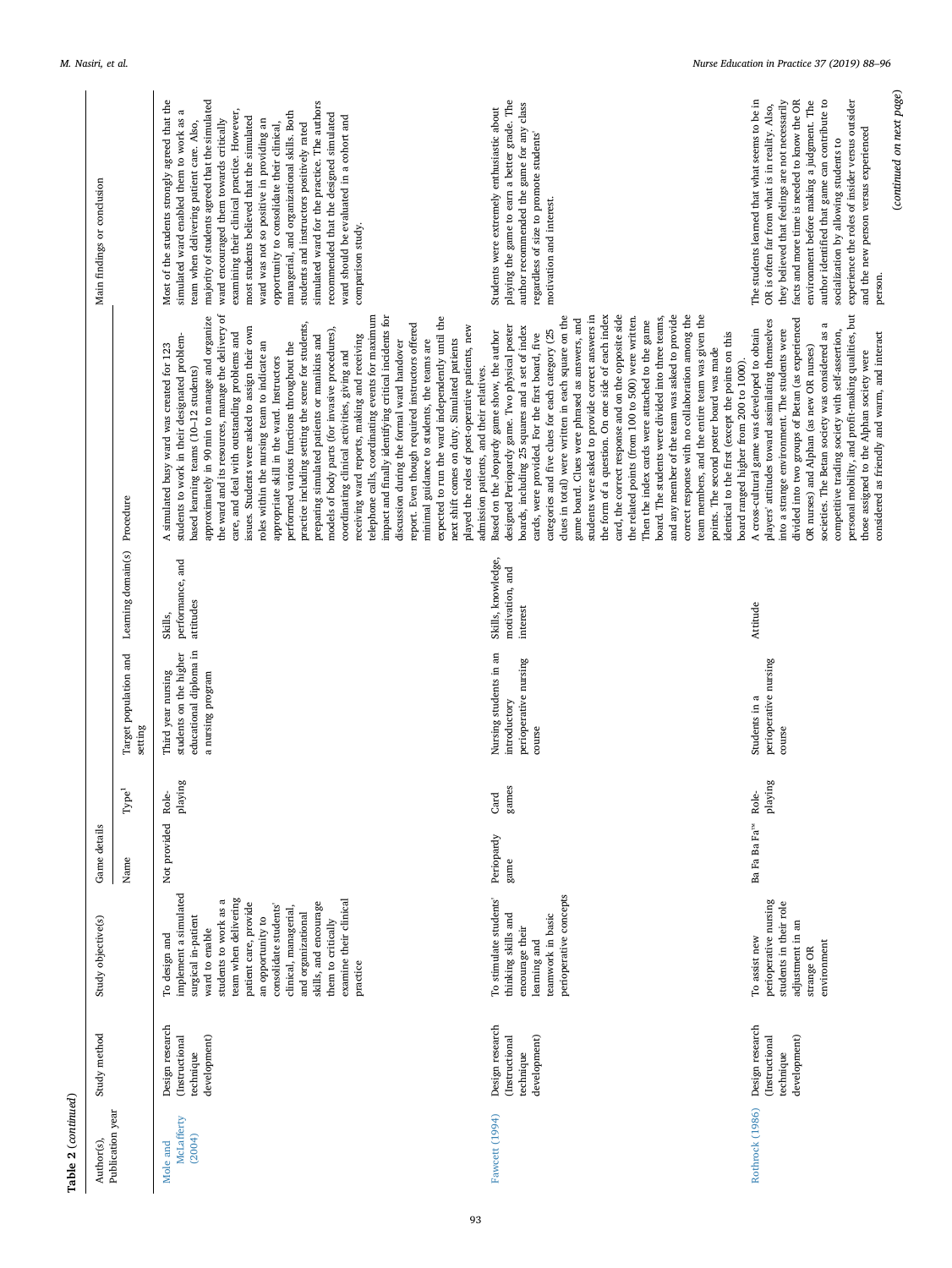| .continue           |
|---------------------|
|                     |
|                     |
|                     |
|                     |
| ี                   |
|                     |
|                     |
|                     |
|                     |
|                     |
| ω                   |
|                     |
|                     |
|                     |
|                     |
| ō                   |
|                     |
|                     |
|                     |
|                     |
|                     |
|                     |
| $\overline{a}$<br>ŕ |

| able 2 (continued)             |                                                                |                                                                          |                                      |                   |                                                               |                           |                                                                                                                                                                                                                                                                                                                                                                                                                                                                                                                                                                                                                                                                                                                                              |                                                                                                                                                |
|--------------------------------|----------------------------------------------------------------|--------------------------------------------------------------------------|--------------------------------------|-------------------|---------------------------------------------------------------|---------------------------|----------------------------------------------------------------------------------------------------------------------------------------------------------------------------------------------------------------------------------------------------------------------------------------------------------------------------------------------------------------------------------------------------------------------------------------------------------------------------------------------------------------------------------------------------------------------------------------------------------------------------------------------------------------------------------------------------------------------------------------------|------------------------------------------------------------------------------------------------------------------------------------------------|
| Publication year<br>Author(s), | Study method                                                   | Study objective(s)                                                       | Game details                         |                   |                                                               |                           |                                                                                                                                                                                                                                                                                                                                                                                                                                                                                                                                                                                                                                                                                                                                              | Main findings or conclusion                                                                                                                    |
|                                |                                                                |                                                                          | Name                                 | Type <sup>1</sup> | Target population and Learning domain(s) Procedure<br>setting |                           |                                                                                                                                                                                                                                                                                                                                                                                                                                                                                                                                                                                                                                                                                                                                              |                                                                                                                                                |
| Girard (1981)                  | Design research<br>development)<br>(Instructional<br>technique | surgical terminology<br>in a short time<br>To teach important<br>program | terminology<br>word game<br>Surgical | words<br>Cross-   | Nursing students in a<br>surgical course                      | Knowledge and<br>attitude | direction to describe the selected terminology. The<br>socially within the context of the prescribed rules<br>A series of irregular words following the surgical<br>and norms. Students in both societies were asked<br>correct answers were posted on the class bulletin<br>faculty member played as a group facilitator and<br>member of one group visited the other group. A<br>lecture was provided to students and then they<br>limited knowledge of the other society when a<br>to attempt to assimilate themselves based on<br>were asked to circle the word in the correct<br>comparisons between the game and the real<br>experience of being a newcomer to the OR.<br>observer and led the groups in making<br>board the next day. | The author found that the terminologies were<br>examinations and the students enjoyed the<br>easily and interestingly identified upon<br>game. |
|                                |                                                                |                                                                          |                                      |                   |                                                               |                           |                                                                                                                                                                                                                                                                                                                                                                                                                                                                                                                                                                                                                                                                                                                                              |                                                                                                                                                |

1. According to type of educational games for medical education, classified by Bigdeli and [Kaufman](#page-8-5) (2017). 1. According to type of educational games for medical education, classified by Bigdeli and Kaufman (2017)

focused on computer-based simulation [\(Koivisto et al., 2016](#page-8-21) ; [Del Blanco](#page-8-18) [et al., 2017](#page-8-18) ; [Paim and Goldmeier, 2017\)](#page-8-22), serious games [\(Baker, 2009](#page-8-27) ; [Carifa and Goodin, 2011\)](#page-8-14), role-playing [\(Rothrock, 1986](#page-8-24) ; [Mole and](#page-8-26) [McLafferty, 2004\)](#page-8-26), slide presentation [\(Fawcett and Dodd, 2009](#page-8-20)), card games [\(Fawcett, 1994\)](#page-8-25), and cross-words ([Girard, 1981](#page-8-23)). Regarding the target population, most games were specifically designed for nursing students ([Girard, 1981](#page-8-23) ; [Rothrock, 1986](#page-8-24) ; [Fawcett, 1994](#page-8-25) ; [Mole and](#page-8-26) [McLafferty, 2004](#page-8-26) ; [Fawcett and Dodd, 2009](#page-8-20) ; [Koivisto et al., 2016\)](#page-8-21), and the other games for nursing students as well as nursing staff [\(Baker,](#page-8-27) [2009](#page-8-27) ; [Paim and Goldmeier, 2017\)](#page-8-22), nursing staff and educators [\(Carifa](#page-8-14) [and Goodin, 2011\)](#page-8-14), and medical students ([Del Blanco et al., 2017](#page-8-18)).

From the included evidence, three were designed for OR setting ([Rothrock, 1986](#page-8-24) ; [Paim and Goldmeier, 2017](#page-8-22) ; [Del Blanco et al., 2017](#page-8-18) ) and the others were planned either for surgical wards [\(Mole and](#page-8-26) [McLafferty, 2004](#page-8-26); [Koivisto et al., 2016\)](#page-8-21) or classroom settings ([Girard,](#page-8-23) [1981](#page-8-23); [Fawcett, 1994](#page-8-25); [Fawcett and Dodd, 2009](#page-8-20)). Two other evidence discussed perioperative practices for both clinical and theoretical settings [\(Baker, 2009;](#page-8-27) [Carifa and Goodin, 2011\)](#page-8-14). Educational games were designed for different learning domains, including skills, feelings, emotion, knowledge, performance, attitude, motivation, and interest. Overall, the included evidence reported that application of educational games could be effective on different learning outcomes. Characteristics of the included evidence are summarized in [Table 2](#page-3-0) .

## *3.2. Appraisal and rating of the included evidence*

Appraisal of the evidence is provided in [Table 3](#page-7-0). Based on the AORN hierarchy of the evidence model, the type of most included evidence was non-experimental ([Mole and McLafferty, 2004](#page-8-26); [Koivisto et al.,](#page-8-21) [2016](#page-8-21) ; [Paim and Goldmeier, 2017\)](#page-8-22), and most evidence was categorized as level V ([Girard, 1981](#page-8-23); [Rothrock, 1986](#page-8-24); [Fawcett, 1994](#page-8-25); [Baker, 2009](#page-8-27); [Fawcett and Dodd, 2009](#page-8-20) ; [Carifa and Goodin, 2011](#page-8-14)). According to the AORN evidence appraisal tools, the quality level of most evidence was considered as either high (A) ([Baker, 2009](#page-8-27) ; [Fawcett and Dodd, 2009](#page-8-20) ; [Koivisto et al., 2016](#page-8-21); [Del Blanco et al., 2017](#page-8-18)) or low (C) [\(Girard, 1981](#page-8-23); [Rothrock, 1986](#page-8-24) ; [Fawcett, 1994](#page-8-25) ; [Paim and Goldmeier, 2017\)](#page-8-22). Most included evidence was rated as moderate (rating 3) ([Mole and McLafferty,](#page-8-26) [2004](#page-8-26) ; [Baker, 2009](#page-8-27) ; [Fawcett and Dodd, 2009](#page-8-20) ; [Carifa and Goodin, 2011](#page-8-14) ) or limited (rating 4) ([Girard, 1981](#page-8-23) ; [Rothrock, 1986](#page-8-24) ; [Fawcett, 1994](#page-8-25) ; [Paim and Goldmeier, 2017](#page-8-22)), based on the AORN evidence rating model.

## **4. Discussion**

As far as we know, this is the first study to comprehensively review and appraise the existing evidence related to the educational games developed for nursing students in perioperative field. Previous systematic reviews had paid attention to educational games in perioperative medicine ([Graafland et al., 2012](#page-8-28); [Robertson et al., 2017\)](#page-8-29), and there is limited evidence in perioperative nursing in this regard. In a narrative review, it was stated that educational games could simulate perioperative practices and bridge theory and application or connect previous knowledge with new knowledge ([Carifa and Goodin, 2011](#page-8-14)). Moreover, in the literature it was proposed that educational games in perioperative nursing field could provide opportunities for students to learn problem-solving skills, hypothesis testing, logic, facts and principles, deductive reasoning, social and communication skills, and acquire technology and informatics competencies ([Schmaus, 1991;](#page-8-30) [Baker,](#page-8-27) [2009](#page-8-27) ; [Carifa and Goodin, 2011\)](#page-8-14).

The evidence reviewed in this study indicated that application of educational games could be effective on some students' learning outcomes [\(Table 2](#page-3-0)). It was revealed that game-like simulation had a significant positive effect on learning domains by facilitating and improving performance of the students' first practice in the OR with real patients. In a randomized controlled trial (RCT), conducted on nursing and medical students with no previous experience in surgery, a videogame was developed by combining the pictures and short videos, where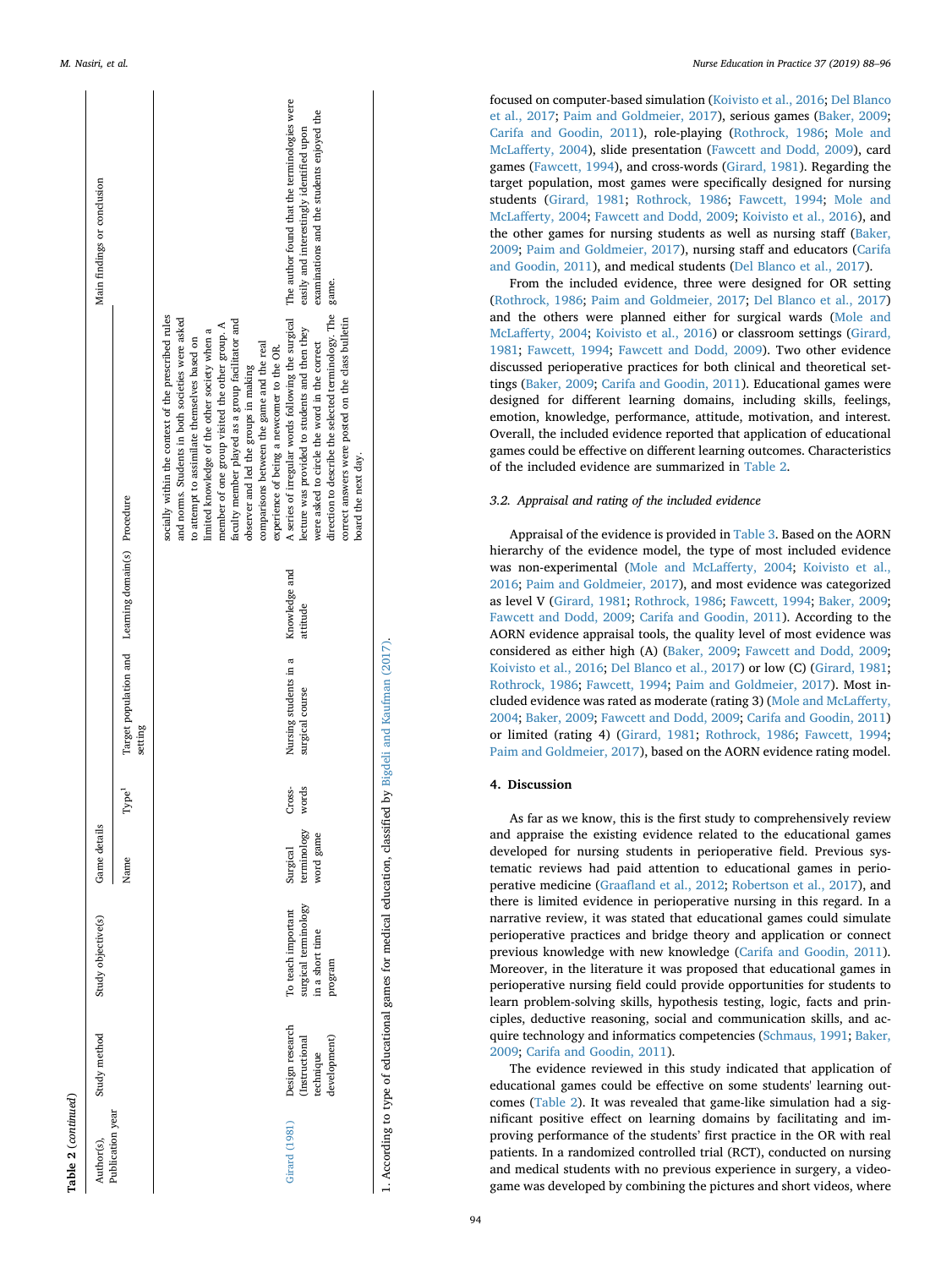#### <span id="page-7-0"></span>**Table 3**

Appraisal of the evidence on educational games developed for perioperative nursing students.

| Evidence rating <sup>a</sup> | Evidence level <sup>b</sup> | Type of evidence <sup>b</sup> | Quality level <sup>c</sup> |
|------------------------------|-----------------------------|-------------------------------|----------------------------|
|                              |                             | <b>RCT</b>                    |                            |
|                              | Ш                           | Non-experimental              |                            |
|                              |                             | Expert opinion                |                            |
|                              |                             | Expert opinion                |                            |
|                              |                             | Literature review             |                            |
|                              |                             | Non-experimental              |                            |
|                              | Ш                           | Non-experimental              |                            |
|                              |                             | Case report                   |                            |
|                              |                             | Organizational experiences    |                            |
|                              |                             | Case report                   |                            |
|                              |                             |                               |                            |

<span id="page-7-1"></span>Based on the AORN evidence rating model (1: strong, 2: high, 3: moderate, and 4: limited).

<span id="page-7-2"></span><sup>b</sup> Based on the AORN hierarchy of evidence model (I: a-systematic review of all RCTs, and b- RCT; II: a-systematic review of all quasi-experimental studies or a combination of RCTs and quasi-experimental studies, and b-quasi-experimental studies; III: a-systematic review of all non-experimental studies or a combination of RCTs, quasi-experimental, and non-experimental, b-systematic review of any or all qualitative studies, c-non-experimental studies, d-qualitative studies; and V: aliterature review, b-case reports, c-expert opinion, and d- organizational experiences).

<span id="page-7-3"></span><sup>c</sup> Based on the AORN research evidence appraisal tool-study or the AORN non-research evidence appraisal tool (A: high, B: good, and C: low).

students were interactively instructed to act at the surgical block. Students in the experimental group played the game online on the day prior to their first experience in OR, while those in the control group had no access to the application. After their first visit to OR, students in the experimental group showed to have less fear, higher perceived knowledge, and more collaborative attitude and it appeared that they had committed fewer errors [\(Del Blanco et al., 2017](#page-8-18)). Another study evaluated the nursing students' experiences in learning clinical reasoning process by playing a 3D simulation game in a surgical nursing course. The students reported that they learned best to take action and collect information, and apply theoretical knowledge during the game. Also, the majority of the students felt that they learned the phases of clinical reasoning quite or moderately well ([Koivisto et al., 2016](#page-8-21)). In another study, a simulation game called "Playing with tweezers" was developed for students in a surgical instrumentation course and nursing staff in continuing education to evaluate their understanding and skills, when they set up basic surgical instruments on the Mayo stand or back table in the OR. The developed game showed good navigability and accessibility, and it was suggested to be used as a visual and intuitive virtual environment for perioperative nursing instructors and students ([Paim and Goldmeier, 2017](#page-8-22)). Another form of simulation was creation of surgical ward for senior nursing students to work as a team to manage, organize, and deliver patient care. The predominant aim of the game was to have the ability in identifying the deficits of the skills as well as rectifying them. The data showed that reflection on clinical practice was encouraged when students actively participated in a simulation exercise, which is considered as appropriate and beneficial ([Mole and McLafferty, 2004\)](#page-8-26).

#### *4.1. Implications of the findings*

This study systematically reviewed and appraised the evidence on educational games developed for nursing students in perioperative field. Hence, it can guide the trainers and trainees in their selection of the games based on the best evidence. It seems that application of educational games can lead to an initial improvement in some students' learning domains, including skills, feelings, emotion, knowledge, performance, attitude, motivation, and interest. However, no follow-up data were reported in the investigated evidence on how long the improvement lasted. Also, in most evidence no educational intervention was performed to assess the effect of the designed game on the students' learning outcomes. Hence, further experimental research is needed to take long-term application of the designed games on different learning outcomes and domains into consideration.

In most evidence, the designed games were evaluated for neither reliability nor validity. Moreover, the rating of most evidence was found to be either moderate or limited. Hence, more high-quality research is recommended, considering reliability testing and validation process. Further research should consider the study design, sample size, trainers and trainees variables, games characteristics (i.e., objectives, learning domains, type, rules, settings, and evaluation process), and statistical methods to perform a high-quality study. Also, we suggest a collaboration of teams consisting of curriculum designers, educational psychologists, cognitive psychologists, educational philosophers, information system technologists, and technical game designers to develop a well-designed game. In addition, more attention should be paid to both clinical and theoretical issues because most investigated games were designed for clinical settings. Also, follow-up research in the case of theoretical issues is suggested to show if the learning was applied later in a clinical issue. Moreover, institutional supports and commercial entities must be available for both game and research development since the design and implementation of an educational game within the OR setting and surgical wards, especially digital games, are expensive and time-consuming.

#### *4.2. Limitations*

Although we used a comprehensive search strategy to ensure that it covers all evidence on educational games in the discipline of perioperative nursing, some evidence might not have been identified. Also, data pooling was not possible due to the heterogeneity of the evidence and their design.

## **5. Conclusion**

Educational games might be useful to enhance the students' learning outcomes in perioperative nursing field. However, in most evidence, no data was reported about reliability and validity. Also, the rating of most evidence was found to be weak, suggesting the inappropriate quality of the evidence. Finally, the authors believe that the investigated games are insufficient to provide adequate skills and knowledge for further development of nursing students; hence, more high-quality studies and innovative and practical games are required by considering the validity and reliability process.

#### **Declarations of interest**

None.